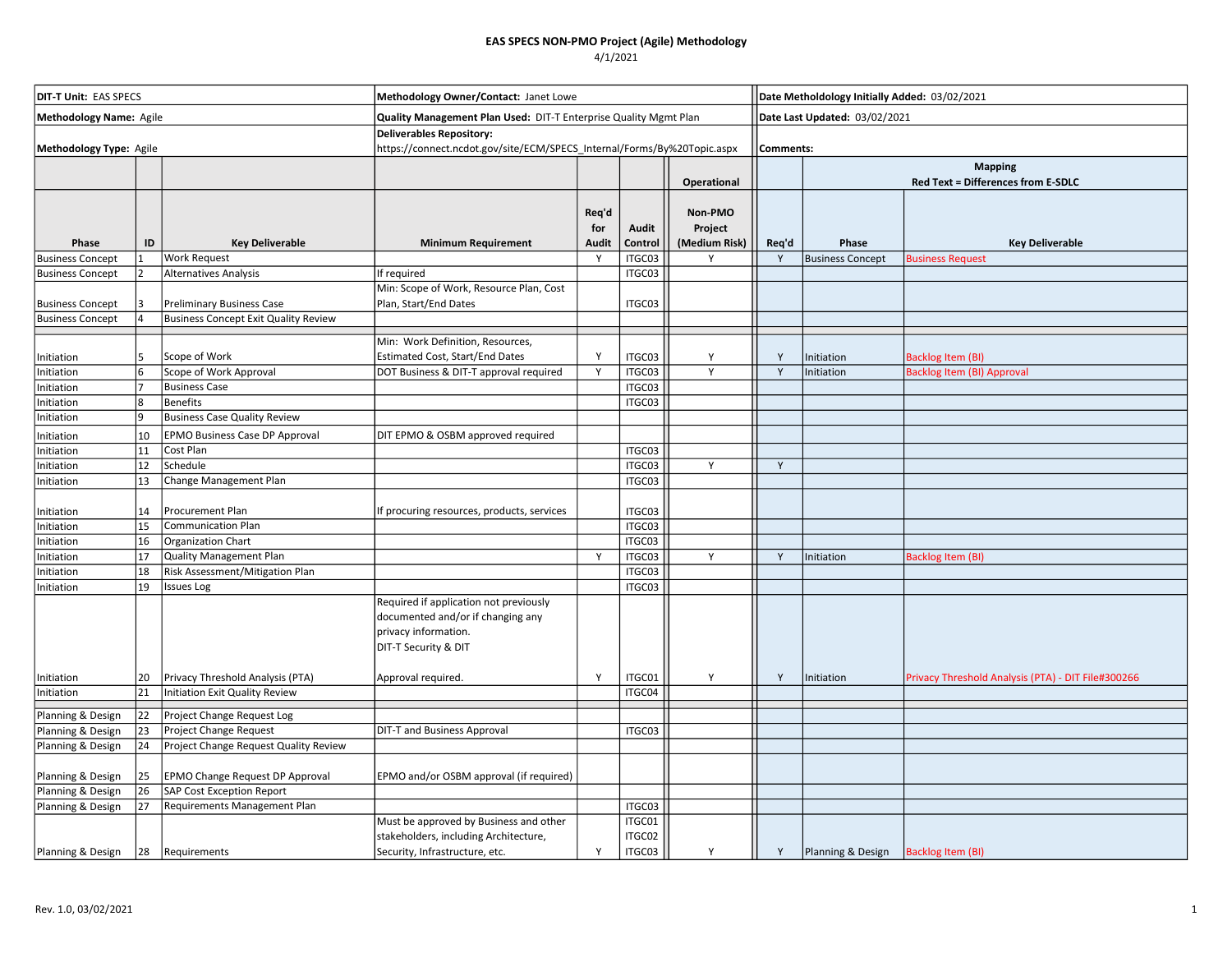|                   |    |                                                                                |                                           |              |                  |                          |       | <b>Mapping</b>    |                                                          |
|-------------------|----|--------------------------------------------------------------------------------|-------------------------------------------|--------------|------------------|--------------------------|-------|-------------------|----------------------------------------------------------|
|                   |    |                                                                                |                                           |              |                  | Operational              |       |                   | Red Text = Differences from E-SDLC                       |
|                   |    |                                                                                |                                           |              |                  |                          |       |                   |                                                          |
|                   |    |                                                                                |                                           | Req'd        |                  | Non-PMO                  |       |                   |                                                          |
| Phase             | ID | <b>Key Deliverable</b>                                                         | <b>Minimum Requirement</b>                | for<br>Audit | Audit<br>Control | Project<br>(Medium Risk) | Req'd | Phase             | <b>Key Deliverable</b>                                   |
|                   |    |                                                                                | Required on all sizes of work except on   |              | ITGC01           |                          |       |                   |                                                          |
|                   |    |                                                                                | small operational work, this may be       |              | ITGC02           |                          |       |                   |                                                          |
| Planning & Design | 29 | <b>Requirements Approval</b>                                                   | included in Work Definition.              | Y            | ITGC03           | Υ                        | Y     | Planning & Design | <b>Backlog Item (BI) Approval</b>                        |
| Planning & Design | 30 | <b>Requirements Traceability Matrix</b>                                        |                                           |              |                  |                          |       |                   |                                                          |
|                   |    |                                                                                |                                           |              | ITGC01           |                          |       |                   |                                                          |
| Planning & Design | 32 | Architecture Design                                                            |                                           |              | ITGC02           |                          |       |                   |                                                          |
| Planning & Design | 33 | Architecture DP Quality Review                                                 | If required by EPMO                       |              |                  |                          |       |                   |                                                          |
|                   |    |                                                                                | If required by EPMO                       |              | ITGC01           |                          |       |                   |                                                          |
| Planning & Design | 34 | EPMO Architecture DP Approval                                                  | DIT Architecture Approval required        |              | ITGC02           |                          |       |                   |                                                          |
| Planning & Design | 35 | Security DP Quality Review                                                     | If required by EPMO                       |              |                  |                          |       |                   |                                                          |
|                   |    |                                                                                | If required by EPMO                       |              | ITGC01           |                          |       |                   |                                                          |
| Planning & Design | 36 | <b>EPMO Security DP Approval</b>                                               | <b>DIT Approval Required</b>              |              | ITGC02           |                          |       |                   |                                                          |
|                   |    |                                                                                | If required, complete                     |              |                  |                          |       |                   |                                                          |
| Planning & Design | 37 | Architecture Exception Request                                                 | <b>DIT Approval Required</b>              |              |                  | Y                        | Y     |                   |                                                          |
|                   |    |                                                                                | If required, complete                     |              |                  |                          |       |                   |                                                          |
| Planning & Design | 38 | <b>NCID Exception Request</b>                                                  | <b>DIT Approval Required</b>              |              | ITGC01           | Υ                        | Y     |                   |                                                          |
|                   |    |                                                                                | If required, complete                     |              |                  |                          |       |                   |                                                          |
| Planning & Design | 39 | Security Exception Request                                                     | <b>DIT Approval Required</b>              |              | ITGC01           | Y                        | Y     |                   |                                                          |
| Planning & Design | 40 | Design Document                                                                |                                           | Y            | ITGC03           | Y                        | Y     | Planning & Design | N/A - Out of the box configuration of vendor application |
|                   |    |                                                                                |                                           |              |                  |                          |       |                   |                                                          |
| Planning & Design | 41 | Design Approval                                                                | Business and other stakeholders approvals | Y            | ITGC03           | Y                        | Y     | Planning & Design | N/A - Out of the box configuration of vendor application |
| Planning & Design | 42 | <b>Business Continuity Plan</b>                                                | If required                               |              | ITGC03           |                          |       |                   |                                                          |
| Planning & Design | 43 | Disaster Recovery Plan                                                         | If required                               |              | ITGC03           |                          |       |                   |                                                          |
| Planning & Design | 44 | Training Plan                                                                  | If required                               |              | ITGC03           |                          |       |                   |                                                          |
| Planning & Design | 45 | Test Plan                                                                      |                                           |              |                  | Y                        | Y     |                   |                                                          |
| Planning & Design | 46 | <b>Acceptance Process and Criteria</b>                                         |                                           |              | ITGC03           | Υ                        | Y     |                   |                                                          |
|                   |    |                                                                                | Must be approved by Business and other    |              |                  |                          |       |                   |                                                          |
| Planning & Design | 47 | Acceptance Process and Criteria Approval                                       | stakeholders                              |              | ITGC03           | Y                        | Y     |                   |                                                          |
|                   |    |                                                                                | Required if there are changes to the      |              |                  |                          |       |                   |                                                          |
| Planning & Design | 48 | Operational Level Agreement (OLA)                                              | current OLA.                              |              | ITGC04           | Y                        | Y     |                   |                                                          |
|                   |    |                                                                                | If required                               |              |                  |                          |       |                   |                                                          |
| Planning & Design | 49 | Operational Level Agreement (OLA) Approval Must be approved by IT Stakeholders |                                           |              | ITGC04           | Y                        | Y     |                   |                                                          |
| Planning & Design | 50 | Business Approval to Exit P&D                                                  |                                           |              | ITGC03           |                          |       |                   |                                                          |
| Planning & Design | 51 | P&D Exit Quality Review                                                        |                                           |              | ITGC04           |                          |       |                   |                                                          |
| Planning & Design |    | If RFP required, deliverables below:                                           |                                           |              |                  |                          |       |                   | If RFP required, deliverables below:                     |
|                   |    |                                                                                |                                           |              |                  |                          |       |                   |                                                          |
| Planning & Design | 52 | RFP Request for Commodity/Service Form                                         |                                           |              | ITGC04           | Y                        | Y     |                   |                                                          |
| Planning & Design | 53 | RFP Disaster Recovery Assessment                                               |                                           |              | ITGC04           | Y                        | Y     |                   |                                                          |
| Planning & Design | 54 | <b>RFP Sourcing Exception Request</b>                                          | If required for the RFP                   |              | ITGC04           | Y                        | Y     |                   |                                                          |
| Planning & Design | 55 | RFP Hosting Exception Request                                                  | If required for the RFP                   |              | ITGC04           | Y                        | Y     |                   |                                                          |
|                   |    |                                                                                |                                           |              | ITGC03           |                          |       |                   |                                                          |
| Planning & Design | 56 | <b>RFP and Attachments</b>                                                     |                                           |              | ITGC04           | Υ                        | Y     |                   |                                                          |
|                   |    |                                                                                |                                           |              | ITGC03           |                          |       |                   |                                                          |
| Planning & Design | 57 | RFP Proposal Evaluation Plan                                                   |                                           |              | ITGC04           | Y                        | Y     |                   |                                                          |
| Planning & Design | 58 | <b>RFP Content Submission</b>                                                  |                                           |              |                  |                          |       |                   |                                                          |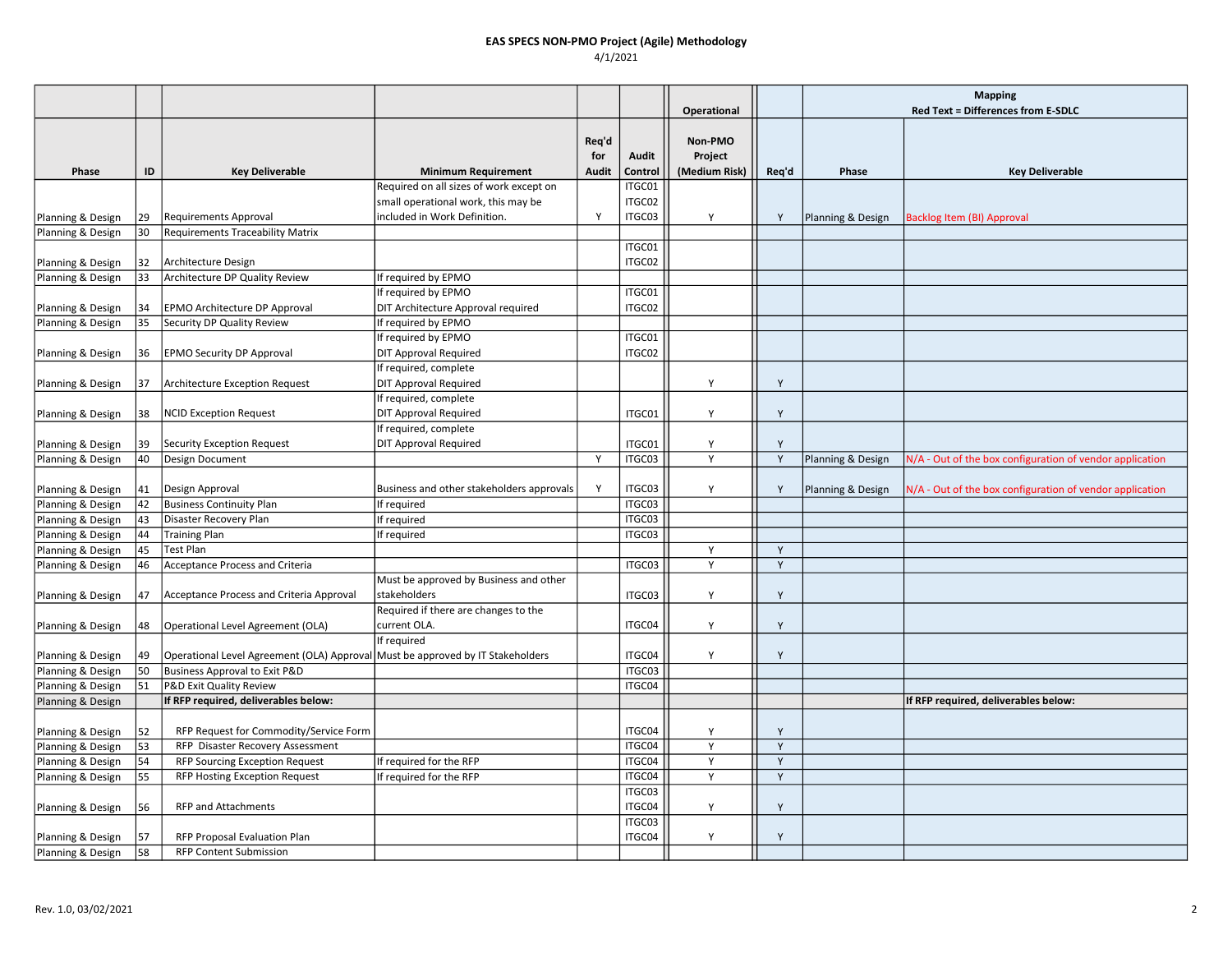|                   |    |                                        |                                           |              |                  |                                     |              | <b>Mapping</b> |                                                           |
|-------------------|----|----------------------------------------|-------------------------------------------|--------------|------------------|-------------------------------------|--------------|----------------|-----------------------------------------------------------|
|                   |    |                                        |                                           |              |                  | Operational                         |              |                | Red Text = Differences from E-SDLC                        |
|                   |    | <b>Key Deliverable</b>                 |                                           | Req'd<br>for | Audit<br>Control | Non-PMO<br>Project<br>(Medium Risk) |              | Phase          | <b>Key Deliverable</b>                                    |
| Phase             | ID |                                        | <b>Minimum Requirement</b>                | Audit        | ITGC03           |                                     | Req'd        |                |                                                           |
| Planning & Design | 59 | RFP Individual Evaluation Workbooks    |                                           |              | ITGC04           | Y                                   | Y            |                |                                                           |
|                   |    | RFP Oral Presentation/Demonstration    |                                           |              | ITGC03           |                                     |              |                |                                                           |
| Planning & Design | 60 | Guide                                  |                                           |              | ITGC04           | Υ                                   | Y            |                |                                                           |
| Planning & Design | 61 | RFP Consensus Evaluation Workbook      |                                           |              | ITGC03           | Y                                   | Y            |                |                                                           |
|                   |    | RFP Evaluation Report with Award       |                                           |              | ITGC03           |                                     |              |                |                                                           |
| Planning & Design | 62 | Recommendation                         |                                           |              | ITGC04           | Y                                   | Y            |                |                                                           |
|                   |    |                                        | Business and other stakeholders approvals |              | ITGC03           |                                     |              |                |                                                           |
| Planning & Design | 63 | <b>RFP Evaluation Report Approvals</b> | reguired.                                 |              | ITGC04           | Y                                   | Y            |                |                                                           |
| Planning & Design | 64 | <b>RFP CIO Presentation</b>            |                                           |              |                  | Y                                   | Y            |                |                                                           |
| Planning & Design | 65 | RFP Evaluation Review Checklist        |                                           |              |                  |                                     |              |                |                                                           |
| Planning & Design | 66 | EPMO RFP Review DP Approval            | DPMO Approval Required                    |              |                  |                                     |              |                |                                                           |
|                   |    | EPMO Contract Award Review DP          |                                           |              |                  |                                     |              |                |                                                           |
| Planning & Design | 67 | Approval                               | <b>DPMO Approval Required</b>             |              |                  |                                     |              |                |                                                           |
|                   |    | If Invitation for Bid (IFB) required,  |                                           |              |                  |                                     |              |                |                                                           |
| Planning & Design |    | deliverables below:                    |                                           |              |                  |                                     |              |                | If Invitation for Bid (IFB) required, deliverables below: |
|                   |    |                                        |                                           |              | ITGC03           |                                     |              |                |                                                           |
| Planning & Design | 68 | IFB Request for Commodity/Service Form |                                           |              | ITGC04           | Υ                                   | Y            |                |                                                           |
|                   |    |                                        |                                           |              | ITGC03           |                                     |              |                |                                                           |
| Planning & Design | 69 | IFB Disaster Recovery Assessment       | If required for IFB                       |              | ITGC04           | Y                                   | Y            |                |                                                           |
| Planning & Design | 70 | IFB Sourcing Exception Request         | If required for IFB                       |              | ITGC04           | Y                                   | Y            |                |                                                           |
| Planning & Design | 71 | IFB Hosting Exception Request          | If required for IFB                       |              | ITGC04           | Υ                                   | Y            |                |                                                           |
|                   |    | <b>IFB and Attachments</b>             |                                           |              | ITGC03<br>ITGC04 |                                     |              |                |                                                           |
| Planning & Design | 72 |                                        |                                           |              | ITGC03           | Υ                                   | Y            |                |                                                           |
| Planning & Design | 73 | <b>IFB Statement of Work</b>           | May be required for Extensive Services    |              | ITGC04           | Υ                                   | Y            |                |                                                           |
| Planning & Design | 74 | IFB Bid Review Checklist               |                                           |              |                  | Y                                   | $\mathsf{Y}$ |                |                                                           |
|                   |    |                                        | Business and other stakeholders approvals |              |                  |                                     |              |                |                                                           |
| Planning & Design | 75 | <b>IFB Award Approval</b>              | required.                                 |              | ITGC04           | Y                                   | Y            |                |                                                           |
|                   |    | IF Request for Quote (RFQ) required,   |                                           |              |                  |                                     |              |                |                                                           |
| Planning & Design |    | deliverables below:                    |                                           |              |                  |                                     |              |                | IF Request for Quote (RFQ) required, deliverables below:  |
|                   |    |                                        |                                           |              | ITGC03           |                                     |              |                |                                                           |
| Planning & Design | 76 | RFQ Request for Commodity/Service Form |                                           |              | ITGC04           | Y                                   | Y            |                |                                                           |
|                   |    |                                        |                                           |              | ITGC03           |                                     |              |                |                                                           |
| Planning & Design | 77 | RFQ Disaster Recovery Assessment       | If required for RFQ                       |              | ITGC04           | Y                                   | Y            |                |                                                           |
| Planning & Design | 78 | RFQ Sourcing Exception Request         | If required for RFQ                       |              | ITGC04           | Y                                   | Y            |                |                                                           |
| Planning & Design | 79 | RFQ Hosting Exception Request          | If required for RFQ                       |              | ITGC04           | Y                                   | $\mathsf Y$  |                |                                                           |
|                   |    |                                        |                                           |              | ITGC03           |                                     |              |                |                                                           |
| Planning & Design | 80 | RFQ and Attachments                    |                                           |              | ITGC04           | Y                                   | Y            |                |                                                           |
|                   |    |                                        |                                           |              | ITGC03           |                                     |              |                |                                                           |
| Planning & Design | 81 | RFQ Market Research                    |                                           |              | ITGC04           | Y                                   | Y            |                |                                                           |
| Planning & Design | 82 | RFQ Estimate or Unofficial Quote       |                                           |              | ITGC04           | Υ                                   | Y            |                |                                                           |
|                   |    |                                        |                                           |              | ITGC03           |                                     |              |                |                                                           |
| Planning & Design | 83 | RFQ Statement of Work                  |                                           |              | ITGC04           | Y                                   | Y            |                |                                                           |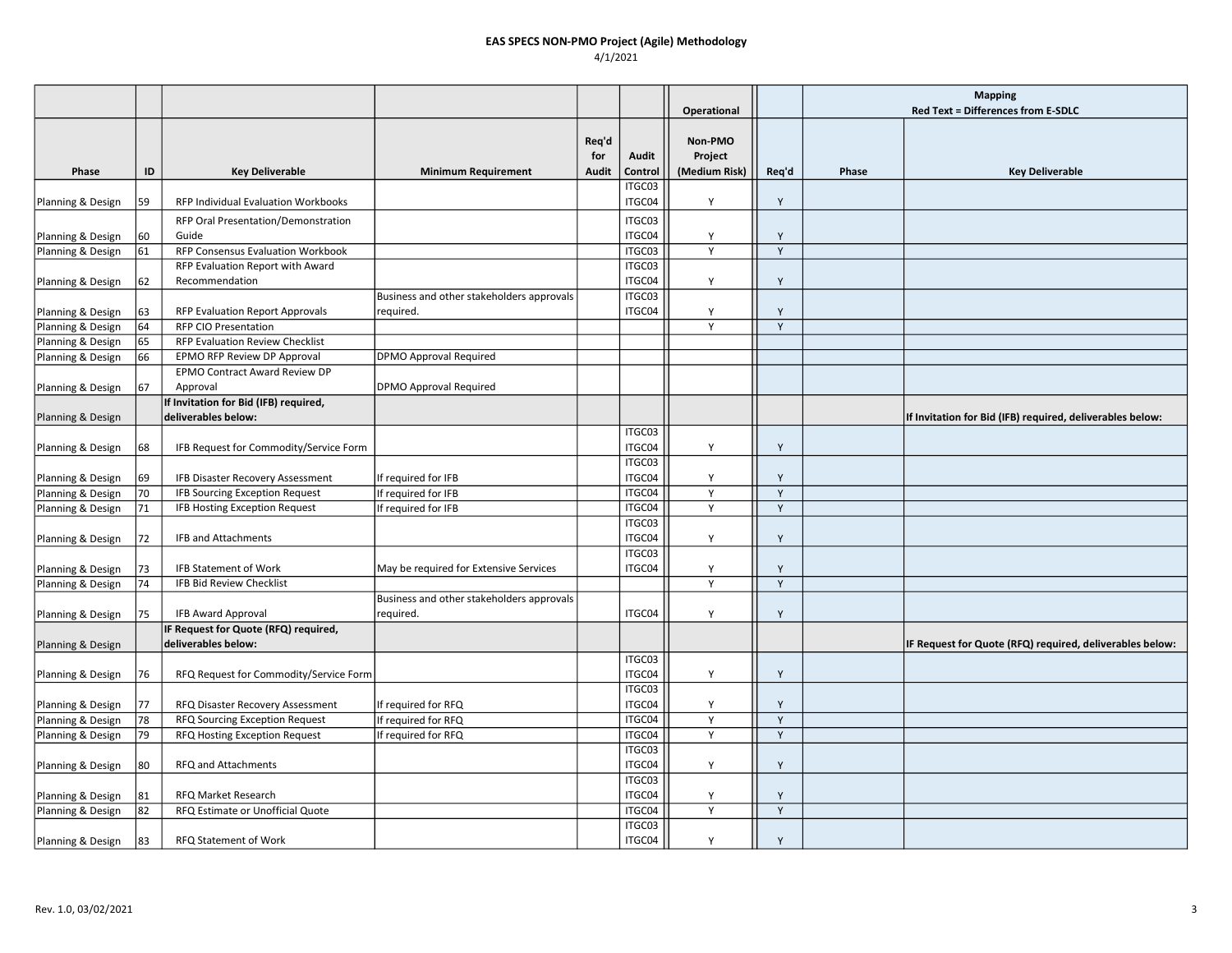|                   |     |                                           |                                           |              |         |                          |       | <b>Mapping</b>             |                                                       |
|-------------------|-----|-------------------------------------------|-------------------------------------------|--------------|---------|--------------------------|-------|----------------------------|-------------------------------------------------------|
|                   |     |                                           |                                           |              |         | Operational              |       |                            | <b>Red Text = Differences from E-SDLC</b>             |
|                   |     |                                           |                                           |              |         | Non-PMO                  |       |                            |                                                       |
|                   |     |                                           |                                           | Req'd        | Audit   |                          |       |                            |                                                       |
| Phase             | ID  | <b>Key Deliverable</b>                    | <b>Minimum Requirement</b>                | for<br>Audit | Control | Project<br>(Medium Risk) | Req'd | Phase                      | <b>Key Deliverable</b>                                |
|                   |     |                                           |                                           |              | ITGC03  |                          |       |                            |                                                       |
| Planning & Design | 84  | RFQ Quote Review Document                 |                                           |              | ITGC04  | Y                        | Υ     |                            |                                                       |
|                   |     |                                           | Business and other stakeholders approvals |              |         |                          |       |                            |                                                       |
| Planning & Design | 85  | RFQ Award Approval                        | required.                                 |              | ITGC04  | Y                        | Y     |                            |                                                       |
|                   |     |                                           |                                           |              |         |                          |       |                            |                                                       |
|                   |     | If Contract Modifications through         |                                           |              |         |                          |       |                            | If Contract Modifications through Amendment required, |
| Planning & Design |     | Amendment required, deliverables below:   |                                           |              |         |                          |       |                            | deliverables below:                                   |
|                   |     | Amendment Request for                     |                                           |              | ITGC03  |                          |       |                            |                                                       |
| Planning & Design | 86  | Commodity/Service Form                    |                                           |              | ITGC04  | Y                        | Y     |                            |                                                       |
|                   |     | Amendment Disaster Recovery               | May be required if change in scope of     |              | ITGC03  |                          |       |                            |                                                       |
| Planning & Design | 87  | Assessment                                | work                                      |              | ITGC04  | Y                        | Y     |                            |                                                       |
| Planning & Design | 88  | Amendment Sourcing Exception Request      | If required for Amendment                 |              | ITGC04  | Y                        | Y     |                            |                                                       |
| Planning & Design | 89  | Amendment Hosting Exception Request       | If required for Amendment                 |              | ITGC04  | Y                        | Y     |                            |                                                       |
|                   |     |                                           |                                           |              | ITGC03  |                          |       |                            |                                                       |
| Planning & Design | 90  | Amendment and Attachments                 |                                           |              | ITGC04  | Y                        | Y     |                            |                                                       |
|                   |     |                                           |                                           |              | ITGC03  |                          |       |                            |                                                       |
| Planning & Design | 91  | Amendment Market Research                 |                                           |              | ITGC04  | Y                        | Y     |                            |                                                       |
|                   |     |                                           |                                           |              | ITGC03  |                          |       |                            |                                                       |
| Planning & Design | 92  | Amendment Estimate or Unofficial Quote    |                                           |              | ITGC04  | Y                        | Y     |                            |                                                       |
|                   |     |                                           | May be required for additional work       |              | ITGC03  |                          |       |                            |                                                       |
| Planning & Design | 93  | Amendment Statement of Work               | within scope of work in existing contract |              | ITGC04  | Υ                        | Y     |                            |                                                       |
|                   |     |                                           | Business and other stakeholders approvals |              |         |                          |       |                            |                                                       |
| Planning & Design | 94  | Amendment Approval                        | required.                                 |              | ITGC04  | Y                        | Y     |                            |                                                       |
|                   |     | IF Request for Information (RFI),         |                                           |              |         |                          |       |                            |                                                       |
| Planning & Design |     | deliverables below:                       |                                           |              |         |                          |       |                            | IF Request for Information (RFI), deliverables below: |
|                   |     |                                           |                                           |              | ITGC03  |                          |       |                            |                                                       |
| Planning & Design | 95  | RFI                                       |                                           |              | ITGC04  | Y                        | Y     |                            |                                                       |
|                   |     |                                           |                                           |              | ITGC01  |                          |       |                            |                                                       |
| Execute & Build   | 31  | Application Architecture Design (AAD)     | DIT-T Architecture Approval Required      | Y            | ITGC02  | Y                        | Y     | Execute & Build            | <b>Application Architecture Design (AAD)</b>          |
|                   |     | Code Structural Quality Analysis (CAST)   |                                           |              |         |                          |       |                            |                                                       |
| Execute & Build   | 96  | Report                                    | If required                               |              |         |                          |       |                            |                                                       |
|                   |     |                                           |                                           |              |         |                          |       |                            |                                                       |
| Execute & Build   | 97  | Component Integration Test (CIT) Approved |                                           | <sup>V</sup> | ITGC02  | Y                        | Y     | Execute & Build            | <b>Regression Testing Spreadsheet</b>                 |
| Execute & Build   | 98  | System Integration Test (SIT) Approved    |                                           | Y            | ITGC02  | Y                        | Y     | Execute & Build            | <b>Regression Testing Spreadsheet</b>                 |
| Execute & Build   | 99  | Performance Testing Approved              | If required                               |              |         | Y                        | Y     |                            |                                                       |
| Execute & Build   |     | 100   IT Testing Complete Approval        |                                           | Y            | ITGC02  | Y                        | Y     | Execute & Build            | <b>Regression Testing Spreadsheet</b>                 |
|                   |     |                                           | IT management involves users in the       |              |         |                          |       |                            |                                                       |
|                   |     |                                           | design of applications, selection of      |              |         |                          |       |                            |                                                       |
| Execute & Build   |     | 101   User Acceptance Plan and Script     | packaged software and testing thereof.    | Y            | ITGC03  | Y                        | Y     | Execute & Build            | Backlog Item (BI) - Acceptance Criteria               |
| Execute & Build   | 102 | Sponsor Approved UAT                      |                                           | Y            | ITGC03  | Y                        | Y     | Execute & Build            | <b>Stakeholder Meeting Notes</b>                      |
| Execute & Build   | 103 | <b>Implementation Plan</b>                |                                           |              |         |                          |       |                            |                                                       |
| Execute & Build   | 104 | Go Live Readiness Assessment              |                                           | Y            | ITGC03  | Y                        | Y     | Execute & Build            | <b>TBD</b>                                            |
|                   |     |                                           |                                           |              |         |                          |       |                            |                                                       |
| Execute & Build   |     | 105 Go Live Approval                      | Business and other Stakeholders approval  | Y            | ITGC03  | Y                        | Y     | <b>Execute &amp; Build</b> | <b>Stakeholder Meeting Notes</b>                      |